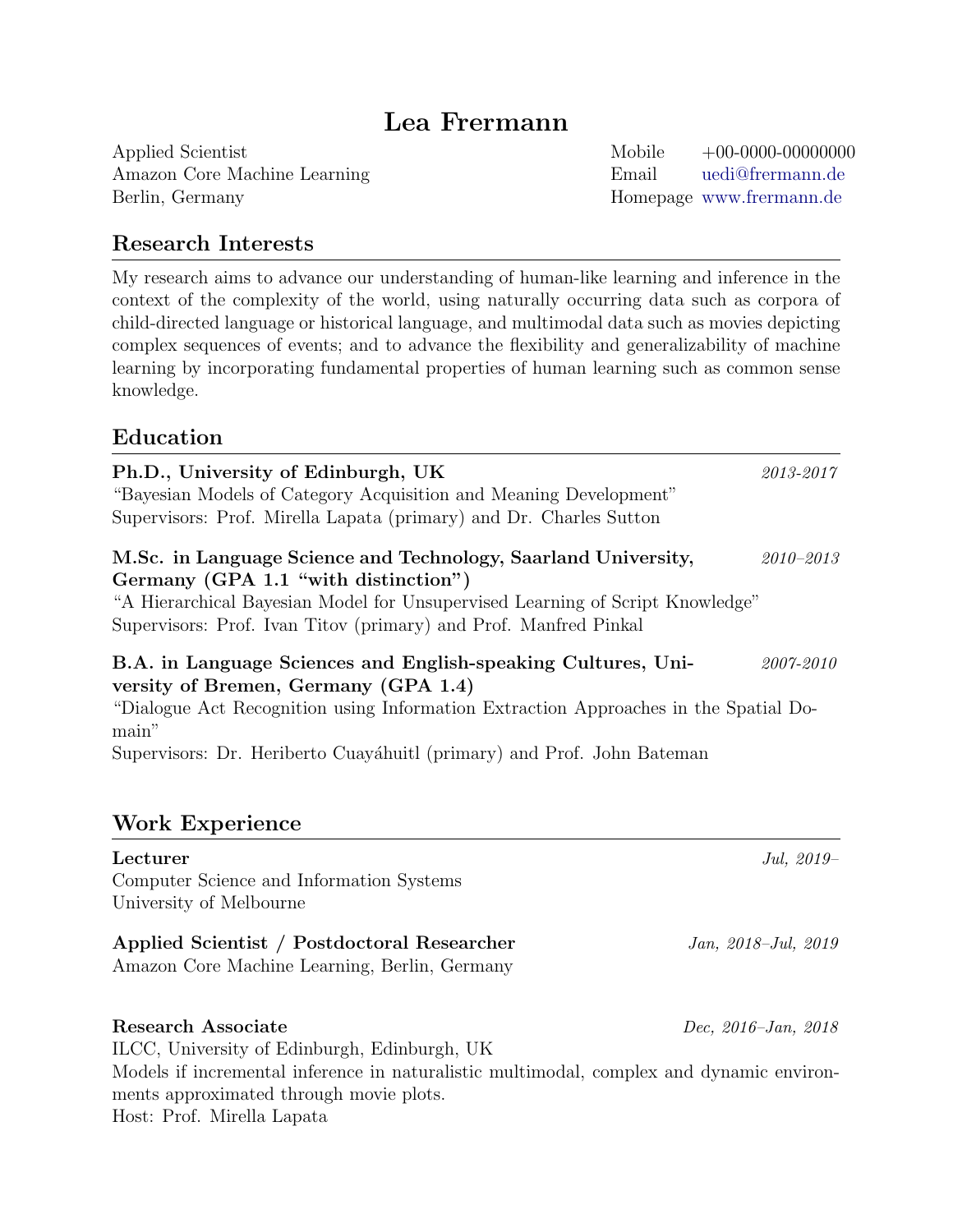| age of acquisition of words.<br>Host: Prof. Michael Frank                                                                                                                                                                                             |                            |
|-------------------------------------------------------------------------------------------------------------------------------------------------------------------------------------------------------------------------------------------------------|----------------------------|
| <b>Applied Machine Learning Internship</b><br>Amazon Core Machine Learning, Berlin, Germany<br>Inducing structured multi-view representations of plots of fiction novels                                                                              | Aug, $2016 - Nov$ , $2016$ |
| <b>Visiting Research Student</b><br>Nanyang Technical University, Singapore<br>Cross-lingual parse disambiguation with minimal recursion semantics<br>Supervisor: Prof. Dr. Francis Bond                                                              | Aug, $2011 - Feb$ , $2012$ |
| <b>Research Assistant</b><br>Department of Computational Linguistics, Saarbrücken, Germany<br>HPSG treebanking with the English Resource Grammar (ERG) of the Wallstreet Journal.<br>PIs: Dr. Valia Kordoni, Prof. Daniel Flickinger and Dr. Yi Zhang | $2010 - 2011$              |
| <b>Research Assistant</b><br>SFB/TR8 Spatial Cognition, Bremem Germany<br>Development of a CCG (OpenCCG) grammar for parsing German spatial language<br>PI: Prof. John Bateman                                                                        | $2008 - 2010$              |
| Research Internship<br>SFB/TR8 Spatial Cognition, Bremen, Germany<br>Design, execution and evaluation of various linguistic experiments. Grammar engineering<br>(using KPML and OpenCCG)                                                              | 2008                       |
| Teaching                                                                                                                                                                                                                                              |                            |
| Tutor "Informatics 1: Cognitive Science"<br>1st year B.Sc. course, School of Informatics, University of Edinburgh                                                                                                                                     | 2016, 2015                 |
| Tutor and Teaching Assistant "Grammar Formalisms"<br>3rd year B.Sc. course, Department of Computational Linguistics, Saarland University                                                                                                              | 2012, 2011                 |
| Tutor "Introduction to English Linguistics Part II: Empirical Methods"<br>2nd year B.A. course, Department of Linguistics and Literature, University of Bremen                                                                                        | 2009                       |
| Tutor "Introduction to General and Comparative Linguistics"<br>1st year B.A. course, Department of Linguistics and Literature, University of Bremen                                                                                                   | 2008                       |

Visiting Scholar *Jul, 2017–Sep, 2017* 

Large-scale computational models of the influence of prosody in child-directed speech on the

Language and Cognition Lab, Stanford University, Stanford USA

# Awards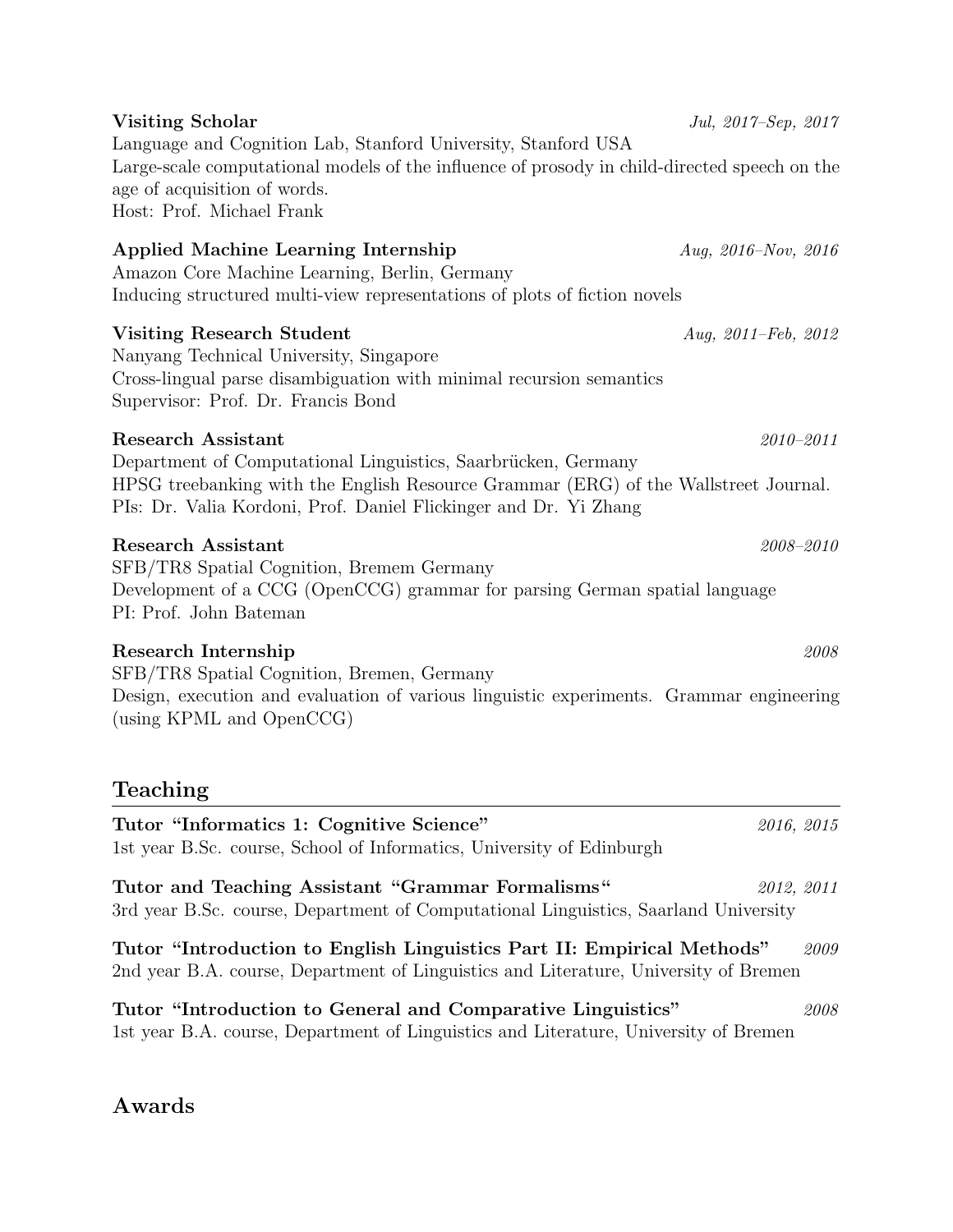| Sicsa Postdoctoral and Early Career Researcher Exchange Grant | 2017 |
|---------------------------------------------------------------|------|
| Erasmus Mundus MULTI Mobility Grant                           | 2011 |

## Invited Talks and Presentations

| Computer Science and Information Systems, University of Melbourne,<br>Australia                                | Jul, 2018        |
|----------------------------------------------------------------------------------------------------------------|------------------|
| NLP seminar, University of Waschington, Seattle, USA                                                           | Apr, 2018        |
| Institute for Natural Language Processing, Stuttgart University, Germany                                       | Feb, 2018        |
| Invited FEAST talk, Computational Linguistics Group, Saarland Univer-<br>sity, Germany                         | Oct, 2017        |
| Alan Turing Institute, London, UK                                                                              | <i>Oct, 2017</i> |
| CoAStaL Copenhagen Natural Language Processing Group, Copenhagen<br>University, Denmark                        | Sep, 2017        |
| Natural Language Processing Seminar, Stanford University, USA                                                  | Aug, $2017$      |
| Keynote talk the Drift-a-LOD Workshop (EKAW 2016), Bologna, Italy                                              | Dec, 2016        |
| Machine Learning Seminar, Heriot-Watt University, Edinburgh, UK                                                | Dec, 2015        |
| Google NLP PhD Summit, Zurich, Switzerland                                                                     | Sep, 2015        |
| Invited Paper presentation at the First Workshop on Multilingual Model-<br>ing, Jeju Island, Republic of Korea | Jul, 2012        |

# Outreach and Media

| My research was featured in international media, including |                                                 |  |  |  |
|------------------------------------------------------------|-------------------------------------------------|--|--|--|
| BBC Radio Scotland (UK) [Link]                             | BBC News Online (UK) [Link]                     |  |  |  |
| The New Scientist (USA)[Link]                              | Digital Trends (USA) [Link]                     |  |  |  |
| Version2 (Denmark) [Link]                                  | Frankfurter Allgemeine Zeitung (Germany) [Link] |  |  |  |

# Professional Service

### Chairing

\*SEM 2019 area chair (Discourse, Dialogue and Generation), SemEval-2017 Steering Committee

# Journal Reviewing

Memory and Cognition (2016, 2017), Computational Linguistics (2019)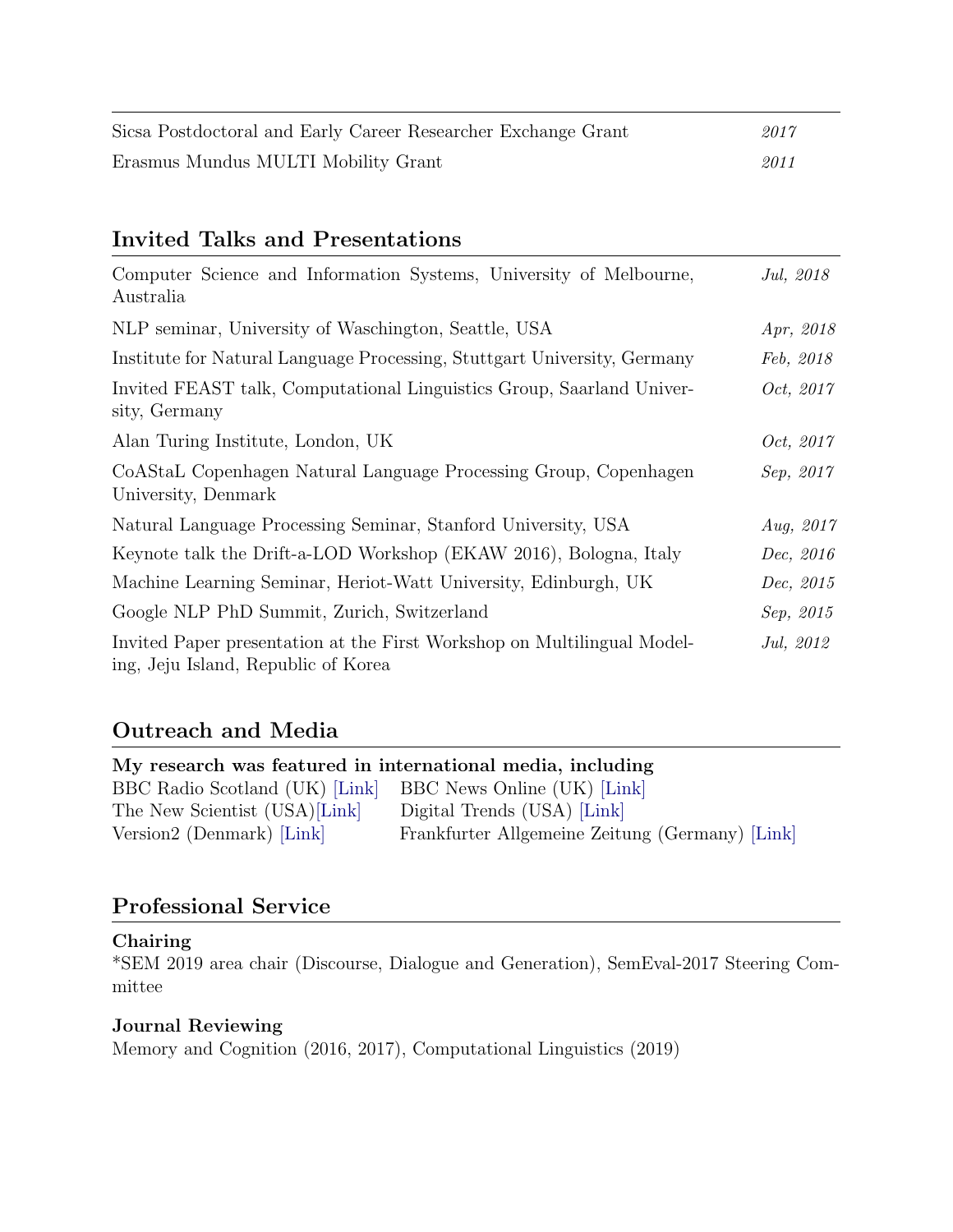#### Conference Reviewing

ACL (2017, 2018, 2019), NAACL (2016, 2018, 2019), IJCAI (2019), NAACL-SRW (2016), Coling (2016), WiML(2016), EMNLP (2015, 2017), ACL-SRW (2017), ESSLI (2015), Workshop on Vector Space Modeling for NLP (2015), CoNLL (2017)

| Organizer of the reading group "Machine Learning for Natural Language                            | $2014 - 2015$ |
|--------------------------------------------------------------------------------------------------|---------------|
| Processing", University of Edinburgh                                                             |               |
| Member of Degree Programme Organization Committee (Studienkommis-<br>sion), University of Bremen | 2008-2009     |
| Member of Student Council (Studentenvertretung), University of Bremen                            | 2008-2009     |

### Publications

### Thesis

[1] Lea Frermann. "Bayesian Models of Category Acquisition and Meaning Development". PhD thesis. School of Informatics, University of Edinburgh, 2017.

## Journal Articles

- [2] Lea Frermann and Mirella Lapata. "Categorization in the Wild: Verifying Cognitive Principles at Scale and across Languages". In: Cognition (in preparation).
- [3] Lea Frermann, Shay Cohen, and Mirella Lapata. "Whodunnit? Crime Drama as a Case for Natural Language Understanding". In: Transactions of the Association for Computational Linguistics 6 (2018), pp. 1–15.
- [4] Lea Frermann and Mirella Lapata. "A Bayesian Model of Diachronic Meaning Change". In: Transactions of the Association for Computational Linguistics 4 (2016), pp. 31–45.
- [5] Lea Frermann and Mirella Lapata. "Incremental Bayesian Category Learning From Natural Language". In: *Cognitive Science* 40.6 (2016), pp. 1333–1381.

### Peer Reviewed Conference Papers and Contributions

- [6] Maria Barrett, Lea Frermann, Ana Valeria Gonzalez-Garduño, and Anders Søgaard. "Unsupervised Induction of Linguistic Categories with Records of Reading, Speaking, and Writing". In: Proceedings of the Conference of the North-American Chapter of the Association for Computational Linguistics. New Orleans, USA, 2018.
- [7] Lea Frermann. "Bayesian Models of Category Acquisition and Meaning Development (Selected Ph.D Thesis Abstracts)". In: The IEEE Intelligent Informatics Bulletin. Vol. 18. 1. 2017, p. 23.